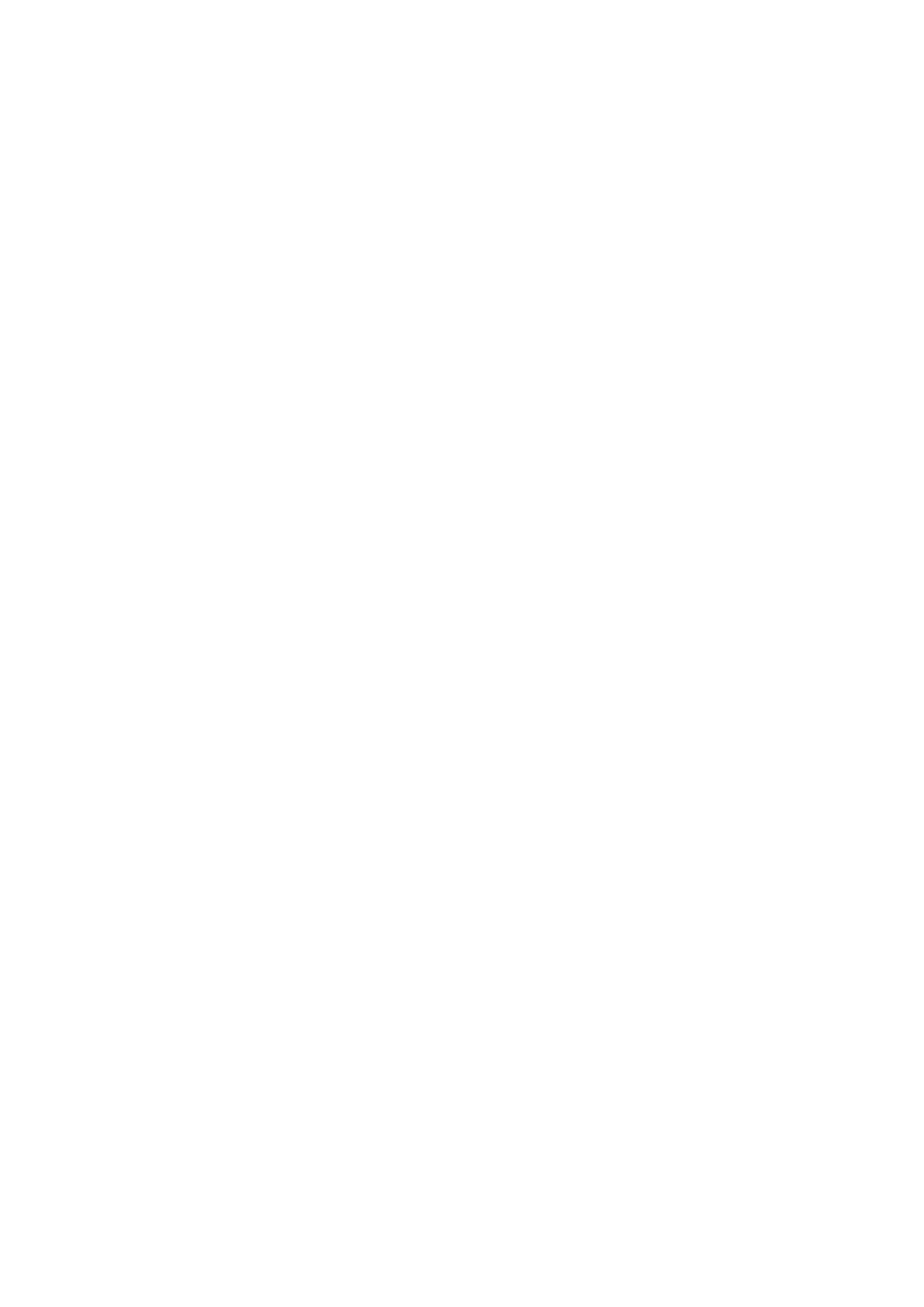#### **AGENDA**

# Page Nos.

## **Remote Meeting Details**

This meeting will be held in a remote manner in accordance with the Local Authorities and Police and Crime Panels (Coronavirus) (Flexibility of Local Authority and Police and Crime Panel Meetings) (England and Wales) Regulations 2020.

The meeting will be live streamed on the Council's social media platforms to enable access for the Press and Public.

1. Apologies for Absence

# **Remote Meeting Details**

This meeting will be held in a remote manner in accordance with the Local Authorities and Police and Crime Panels (Coronavirus) (Flexibility of Local Authority and Police and Crime Panel Meetings) (England and Wales) Regulations 2020.

The meeting will be live streamed on the Council's social media platforms to enable access for the Press and Public.

| 2.                                                       | Declarations of Interest by Members and Officers                      |           |
|----------------------------------------------------------|-----------------------------------------------------------------------|-----------|
| 3.                                                       | Declaration of any Intentions to Record the Meeting                   |           |
| 4.                                                       | Minutes of the meeting held on 1 December 2020                        | $5 - 8$   |
| <b>Part 1 - Items for Decision</b>                       |                                                                       |           |
| 5.                                                       | Lineage Logistics, Belle Eau Park, Bilsthorpe, Newark - 20/00636/FULM | $9 - 45$  |
| 6.                                                       | 14 Chatham Court, Newark - 20/02000/FUL                               | $46 - 51$ |
| 7.                                                       | 1 Barrel Hill Road, Sutton-On-Trent - 20/02132/FUL                    | $52 - 64$ |
| Part 2 - Items for Information                           |                                                                       |           |
| 8.                                                       | Appeals Lodged                                                        | $65 - 69$ |
| 9.                                                       | <b>Appeals Determined</b>                                             | $70 - 71$ |
| <b>Part 3 - Statistical and Performance Review Items</b> |                                                                       |           |

There are none.

#### **Part 4 - Exempt and Confidential Items**